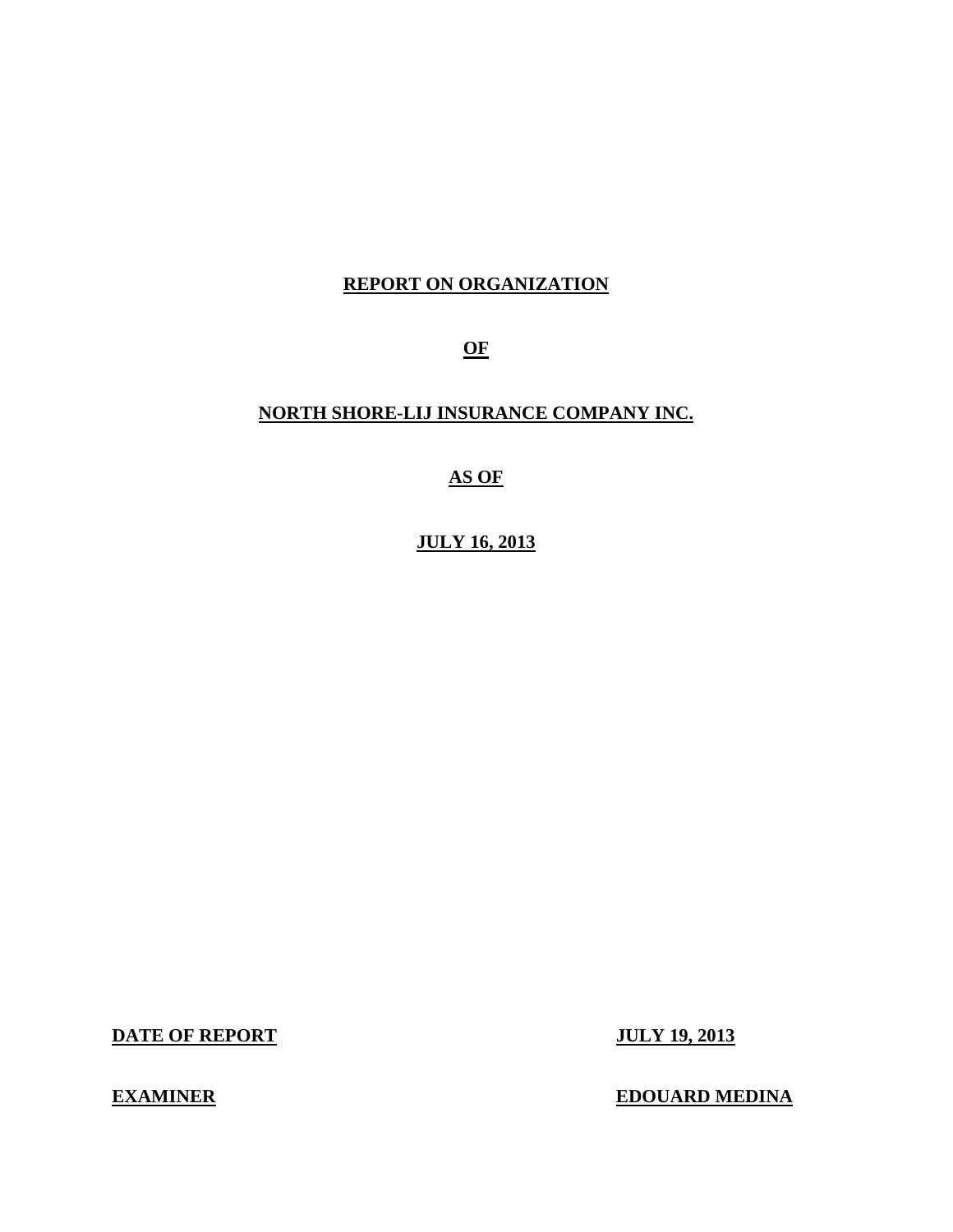## **TABLE OF CONTENTS**

| <b>ITEM NO.</b> |                                                | PAGE NO.       |
|-----------------|------------------------------------------------|----------------|
| 1.              | Organization                                   | $\overline{2}$ |
| 2.              | Scope of examination                           | $\overline{4}$ |
| 3.              | Capitalization and subscription                | 5              |
| 4.              | <b>Balance</b> sheet                           | 5              |
| 5.              | Authorized powers and minimum capital required | 6              |
| 6.              | Holding company system                         | 7              |
| 7.              | Agreements                                     | 9              |
| 8.              | Conclusion                                     | 9              |
| 9.              | Summary of comments and recommendations        | 10             |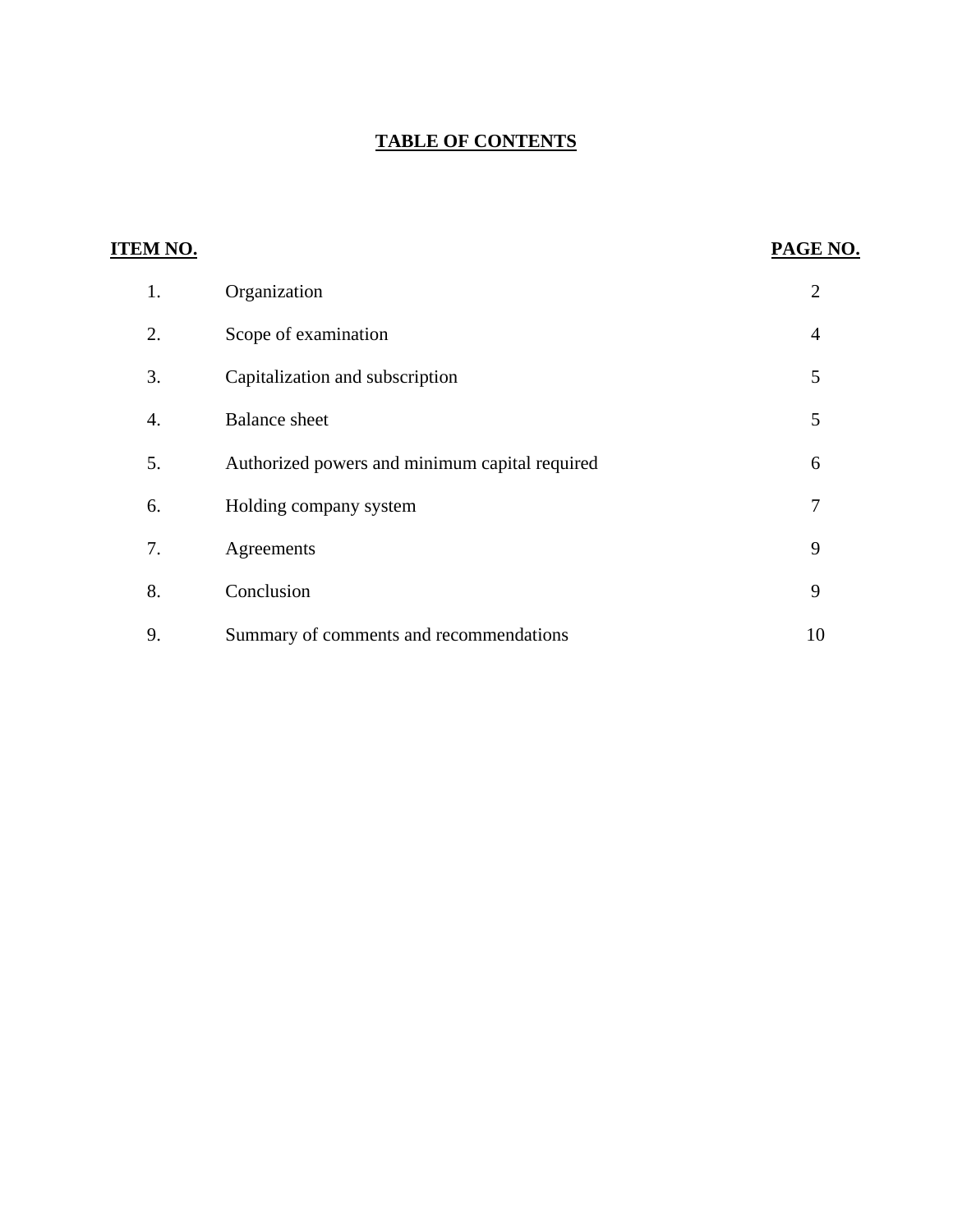

## NEW YORK STATE DEPARTMENT<sub>of</sub> FINANCIAL SERVICES

Governor and the contract of the contract of the contract of the contract of the contract of the contract of the contract of the contract of the contract of the contract of the contract of the contract of the contract of t Andrew M. Cuomo Governor

Andrew M. Cuomo **Exercía e Service Contract Contract Contract Contract Contract Contract Contract Contract Contract Contract Contract Contract Contract Contract Contract Contract Contract Contract Contract Contract Contrac** Superintendent

July 19, 2013

Honorable Benjamin M. Lawsky Superintendent of Financial Services Albany, New York 12257

Sir:

Pursuant to the instructions contained in Appointment Number 31013, dated July 2, 2013, and attached hereto, I have made an examination "on organization" of North Shore-LIJ Insurance Company Inc. and the following report thereon is respectfully submitted.

The examination was conducted at the office of North Shore-LIJ Insurance Company Inc. located at 145 Community Drive, Great Neck, New York 11021.

Wherever the designations the "Company" or "North Shore" appear herein, without qualification, they should be understood to indicate North Shore-LIJ Insurance Company Inc.

Wherever the designation the "Department" appears herein, without qualification, it should be understood to indicate the New York State Department of Financial Services.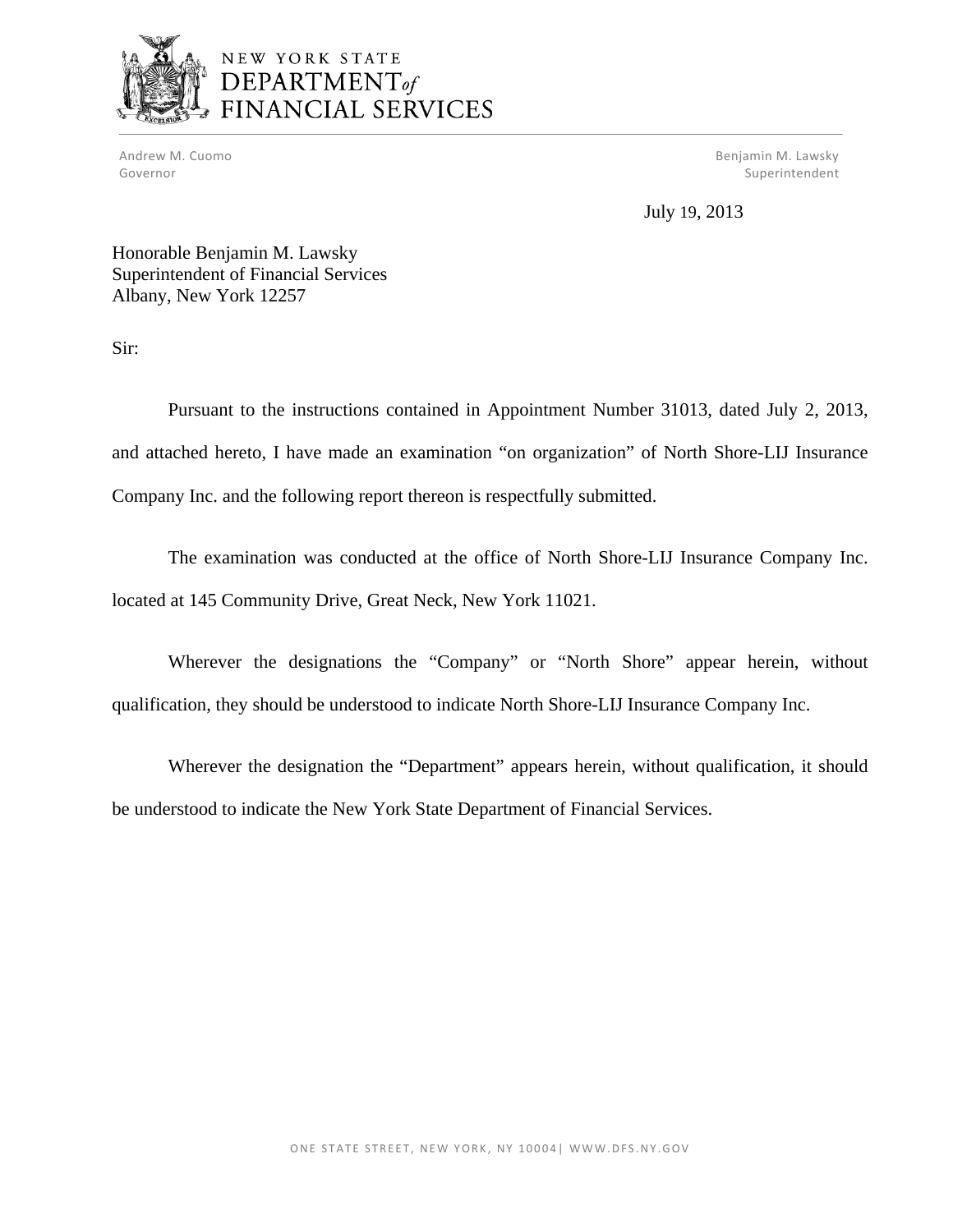#### 1. ORGANIZATION

<span id="page-3-0"></span>North Shore-LIJ Insurance Company Inc. filed a Uniform Certificate of Authority Application ("UCAA") for licensure as a New York Insurance Law Article 42 Accident and Health insurer with the New York State Department of Financial Services on April 11, 2013. The Company was incorporated on March 28, 2013 in the State of New York. The Company plans to offer, via an Exclusive Provider Organization ("EPO") arrangement, health insurance plans equivalent to those approved as Qualified Health Plans ("QHP") on the New York Health Benefit Exchange (the "Exchange") directly to individuals and small employer groups and outside the Exchange directly to large groups, and to those purchasers who wish to purchase coverage directly and forego premium and tax credit subsidies for insurance available only through the Exchange. The Company's projected service areas include New York, Queens, Richmond, Nassau and Suffolk Counties in New York State.

The Company's by-laws stipulates that the number of directors, which shall constitute the whole Board of Directors, shall be fixed from time to time by the Board of Directors, consistent with the provisions of the Company's Charter. North Shore's Charter states that the Company shall have no less than seven (7) and no more than twenty (20) directors. As of the date of this examination the Board consisted of 14 members.

The Charter further specifies that the Company's Board of Directors' annual meeting shall be held on the first Thursday of the month of June. A review of the minutes of the Board of Directors meetings revealed that the board met twice thus far in 2013, on May 28th and June 26th. Therefore, as regards the Board of Directors' annual meeting, the Company did not comply with its Charter.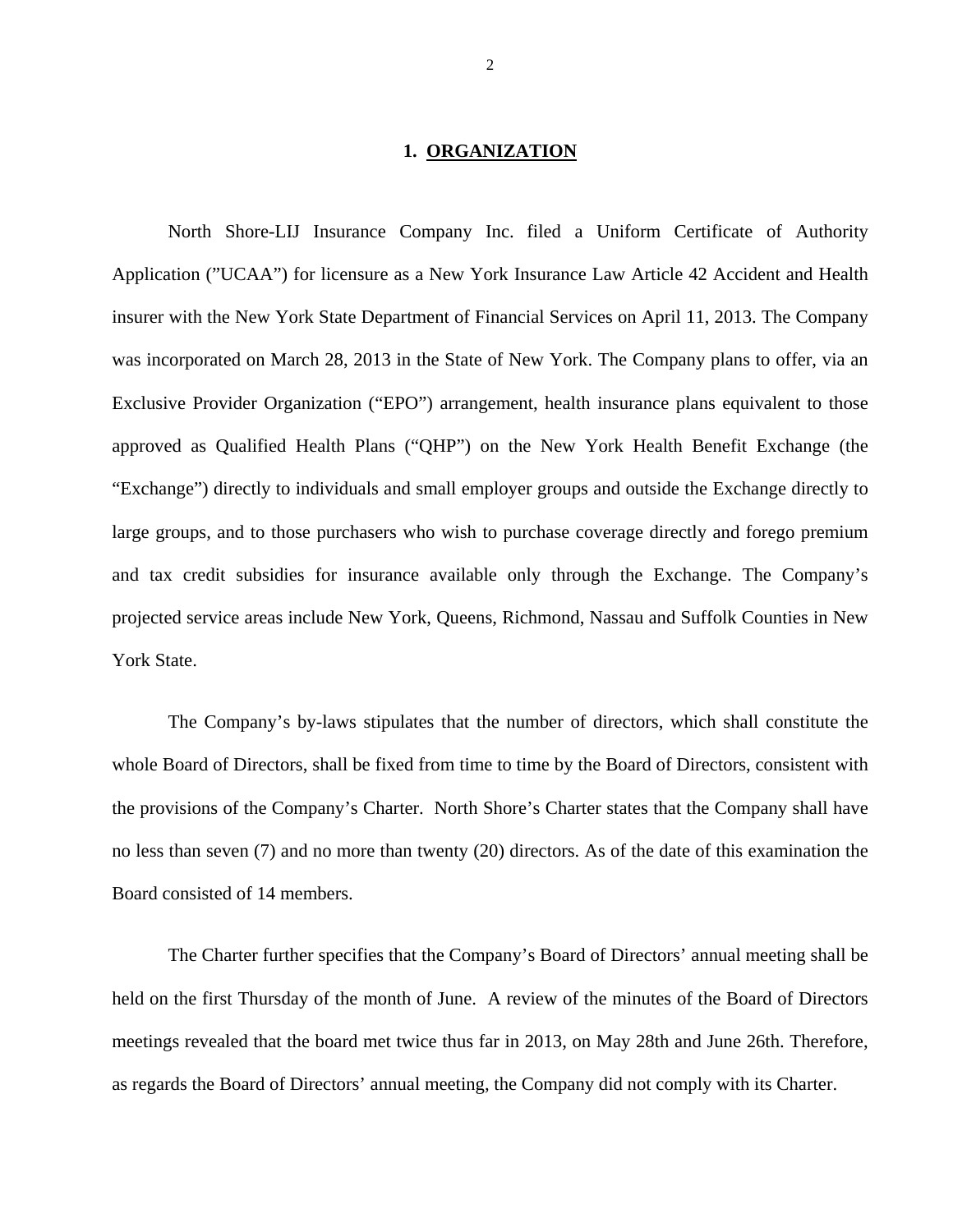It is recommended that the Company comply with the terms of its Charter and hold the Board of Directors' annual meeting on the first Thursday of the month of June.

As of the date of this examination, the fourteen (14) members of the Board of Directors were as follows:

| Name and Residence                 | <b>Principal Business Affiliation</b>                                                                                                                                                                |  |
|------------------------------------|------------------------------------------------------------------------------------------------------------------------------------------------------------------------------------------------------|--|
| Roger Blumencranz                  | President,                                                                                                                                                                                           |  |
| Brookville, NY                     | <b>BWD Group LLC</b>                                                                                                                                                                                 |  |
| Jeremy Boal, M.D.                  | Senior Vice President and Chief Medical Officer,                                                                                                                                                     |  |
| New York, NY                       | Mount Sinai Hospital                                                                                                                                                                                 |  |
| <b>Mark Claster</b>                | President,                                                                                                                                                                                           |  |
| Roslyn, NY                         | Carl Marks and Co., Inc.                                                                                                                                                                             |  |
| <b>Michael Dowling</b>             | President & Chief Executive Officer,                                                                                                                                                                 |  |
| Northport, NY                      | North Shore Long Island Jewish Health System, Inc.                                                                                                                                                   |  |
| Michael Epstein                    | Partner,                                                                                                                                                                                             |  |
| Sands Point, NY                    | Weil Gotshal & Manges                                                                                                                                                                                |  |
| <b>Howard Gold</b><br>New York, NY | President and Chief Executive Officer,<br>North Shore-LIJ Insurance Company Inc.<br>Senior Vice President-Revenue and Business<br>Development,<br>North Shore Long Island Jewish Health System, Inc. |  |
| <b>Richard Goldstein</b>           | Chairman and Chief Executive Officer,                                                                                                                                                                |  |
| Muttontown, NY                     | <b>AEP Capital LLC</b>                                                                                                                                                                               |  |
| Saul Katz                          | President and Chief Executive Officer,                                                                                                                                                               |  |
| Glen Cove, NY                      | Sterling Equities, Inc.                                                                                                                                                                              |  |
| Seth Lipsay                        | <b>Executive Managing Director,</b>                                                                                                                                                                  |  |
| Great Neck, NY                     | New World Realty Advisors LLC                                                                                                                                                                        |  |
| William Mack                       | Chairman and Founder,                                                                                                                                                                                |  |
| New York, NY                       | <b>Area Property Partners</b>                                                                                                                                                                        |  |
| <b>Patrick McDermott</b>           | Partner,                                                                                                                                                                                             |  |
| Staten Island, NY                  | McDermott & Thomas Associates                                                                                                                                                                        |  |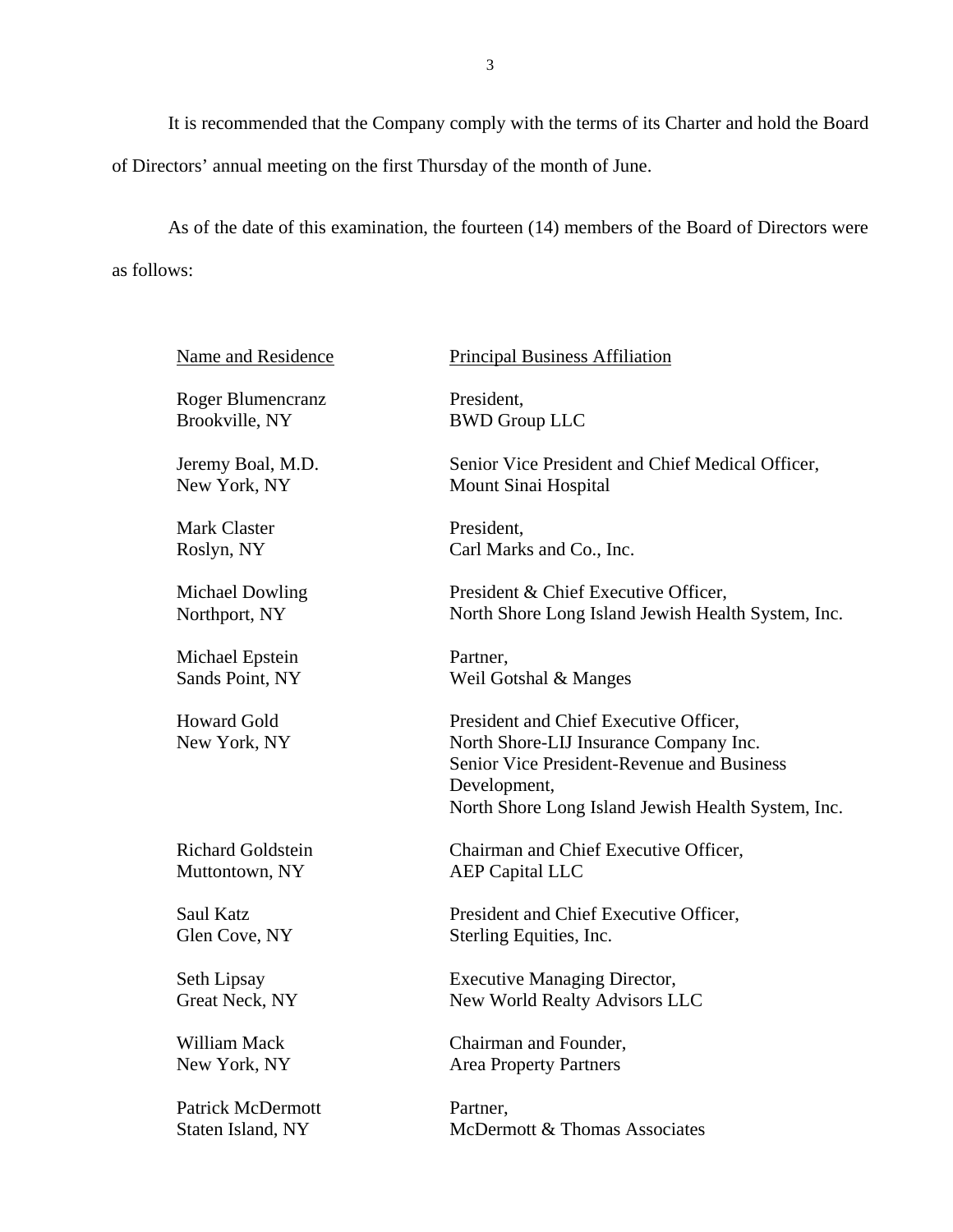<span id="page-5-0"></span>

| Name and Residence                    | <b>Principal Business Affiliation</b>                                                                                                                             |
|---------------------------------------|-------------------------------------------------------------------------------------------------------------------------------------------------------------------|
| Lewis Ranieri                         | Chairman and Chief Executive Officer,                                                                                                                             |
| Merrick, NY                           | Ranieri & Co. Inc.                                                                                                                                                |
| Robert S. Shapiro<br>Old Bethpage, NY | Treasurer,<br>North Shore-LIJ Insurance Company Inc.<br>Executive Vice President & Chief Financial Officer,<br>North Shore Long Island Jewish Health System, Inc. |
| Mark Solazzo                          | Executive Vice President and Chief Operating Officer,                                                                                                             |
| Bay Shore, NY                         | North Shore Long Island Jewish Health System, Inc.                                                                                                                |

The principal officers of North Shore included the following individuals as of the date of this examination:

| Name                | Title                                 |
|---------------------|---------------------------------------|
| <b>Howard Gold</b>  | President and Chief Executive Officer |
| Robert S. Shapiro   | Treasurer                             |
| Keith C. Thompson   | Secretary                             |
| Laurence A. Kraemer | <b>Assistant Secretary</b>            |

#### **2. SCOPE OF EXAMINATION**

The examination comprised a verification of the issuance of the Company's capital stock, the receipt of capital and surplus funds, and the determination of assets and liabilities. The records examined included the Declaration of Intention and Charter, By-laws, Board of directors' meeting minutes, and Holding Company Organizational Chart. In addition, an affidavit, appended hereto, was obtained from two officers of the Company, indicating that the transactions noted in this report were bona fide.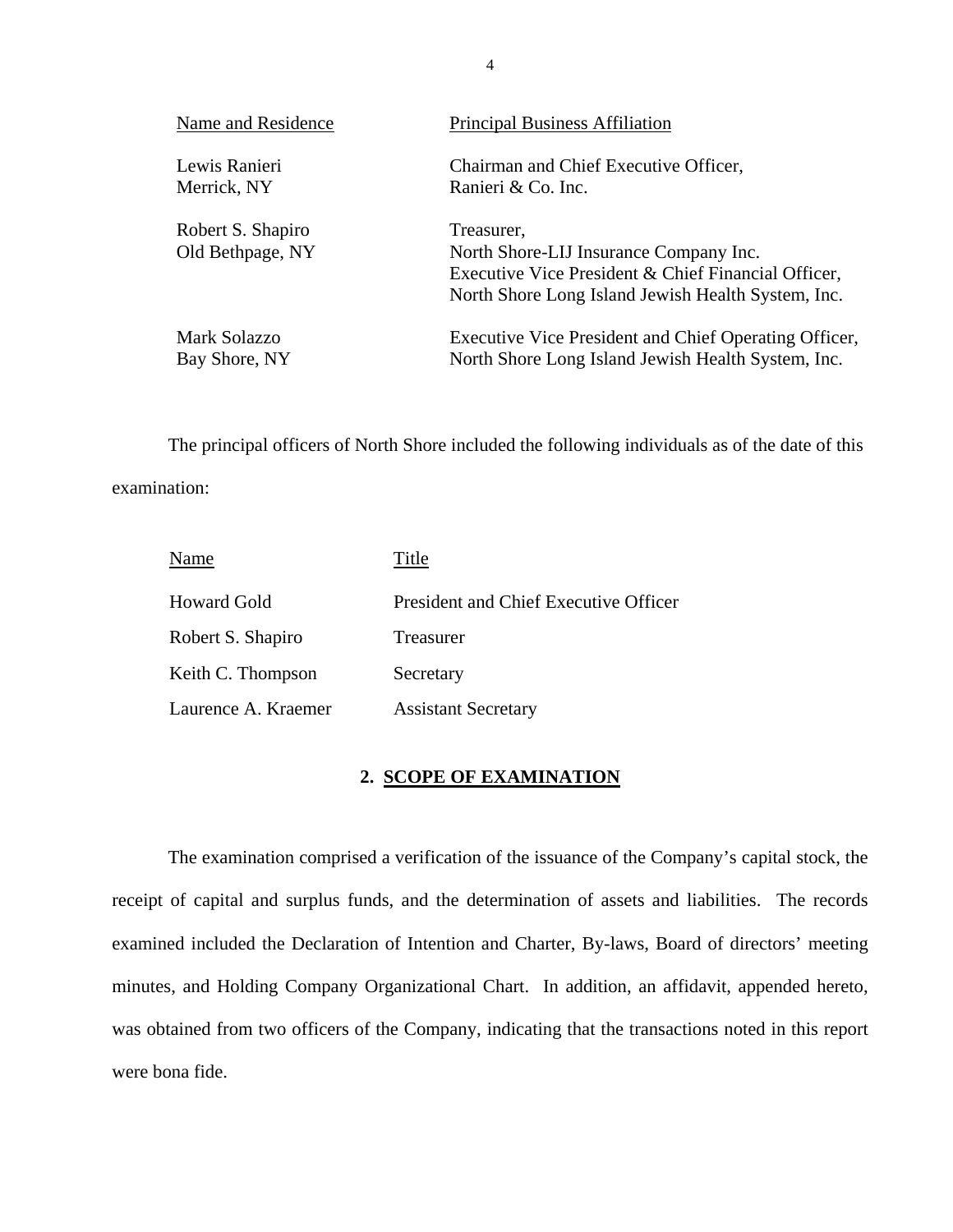#### **3. CAPITALIZATION AND SUBSCRIPTION**

The Company is a wholly-owned subsidiary of North Shore–LIJ Health Plans Holding Company, Inc. The Company issued to the parent company 100,000 shares of \$2 par value per share capital stock for a price of \$277.0818 per share, resulting in an aggregate purchase price totaling \$27,708,180. Of that amount \$243,680 was invested in a U.S. Treasury Note with The Northern Trust Company to establish a statutory investment account in the name of the Superintendent of Financial Services. The remaining amount of \$27,464,500 was deposited with the Bank of America.

#### **4. BALANCE SHEET**

The following balance sheet sets forth the Company's financial condition as of the date of this examination:

#### **Assets**

| Cash and cash equivalents              | \$27,464,500  |  |
|----------------------------------------|---------------|--|
| Bonds (U.S. Treasury Note)             | 243,680       |  |
| Total assets                           | \$27,708,180  |  |
| Liabilities                            | \$            |  |
| <b>Capital and Surplus</b>             |               |  |
| Common capital stock                   | 200,000<br>\$ |  |
| Gross paid in and contributed surplus  | 27,508,180    |  |
| Total capital and surplus              | \$27,708,180  |  |
| Total liabilities, capital and surplus |               |  |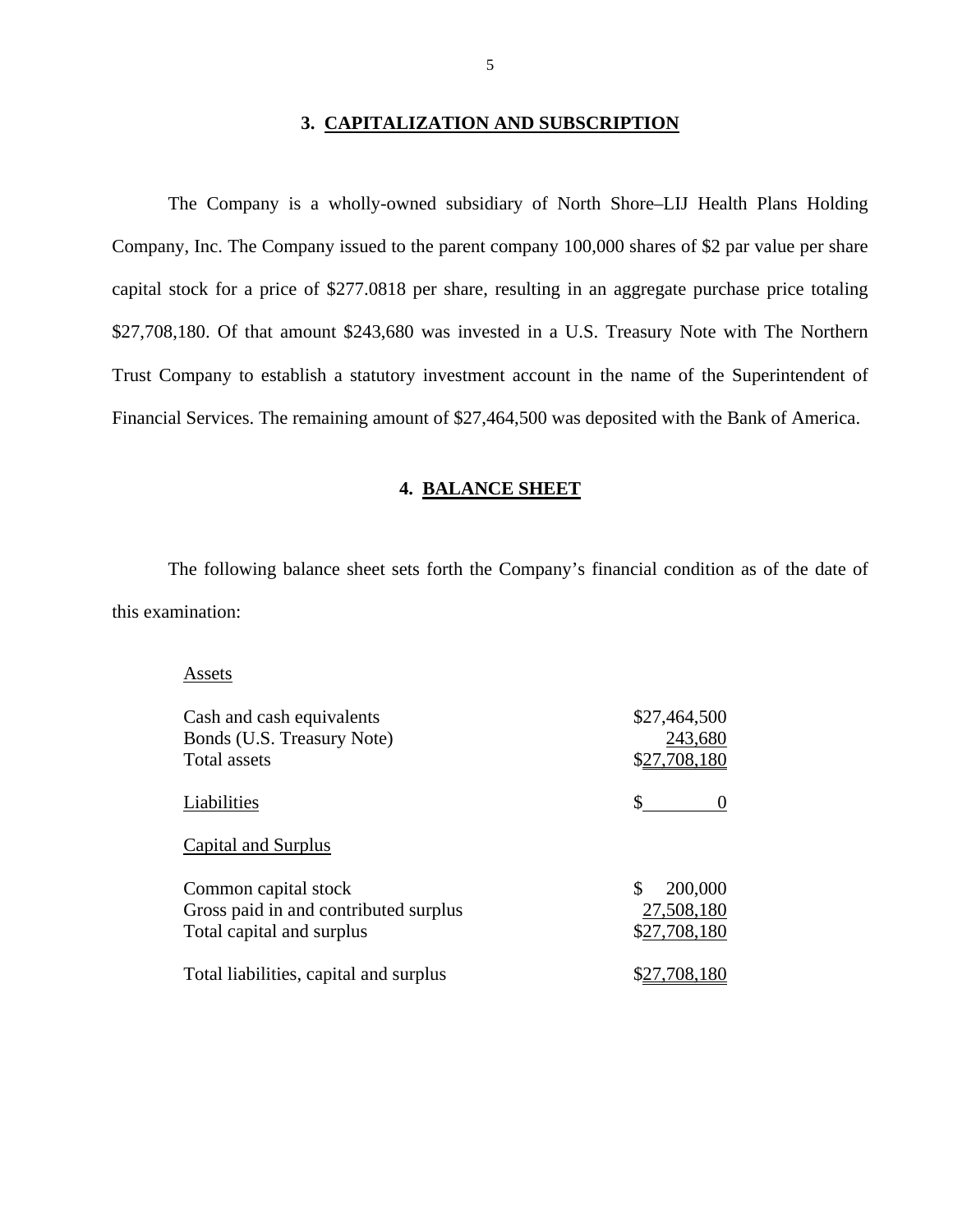#### **5. AUTHORIZED POWERS AND MINIMUM CAPITAL REQUIRED**

The Company is authorized pursuant to its Charter to transact the kind of insurance as described in the following numbered paragraph of Section 1113(a) of the New York Insurance Law:

| Paragraph | Line of Business              |
|-----------|-------------------------------|
| (3)(i)    | Accident and health insurance |

The Company's Charter indicates that the Corporation may also engage in any other kind or kinds of business to the extent necessary or incidental to the kind or kinds of business which it is or may hereafter be authorized to transact in the State of New York.

The Company's minimum financial requirements for the above mentioned line of business, as set forth in Sections 4204 and 4206 of the New York Insurance Law ("NYIL"), are as follows:

| Initial surplus             | \$300,000 |
|-----------------------------|-----------|
| Surplus to be maintained    | \$200,000 |
| Deposit                     | \$200,000 |
| Capital                     | \$200,000 |
| Minimum capital investments | \$200,000 |

In accordance with the provisions of Section 1314 of the New York Insurance Law, the Company, as of July 15, 2013, placed into a bank account at The Northern Trust Company, in the name of the Superintendent of Financial Services, qualifying U.S. Treasury Notes with a book value of \$243,680, in satisfaction of the \$200,000 deposit required pursuant to Section 4206 of the New York Insurance Law. In addition to the \$300,000 initial surplus required by Section 4204 of the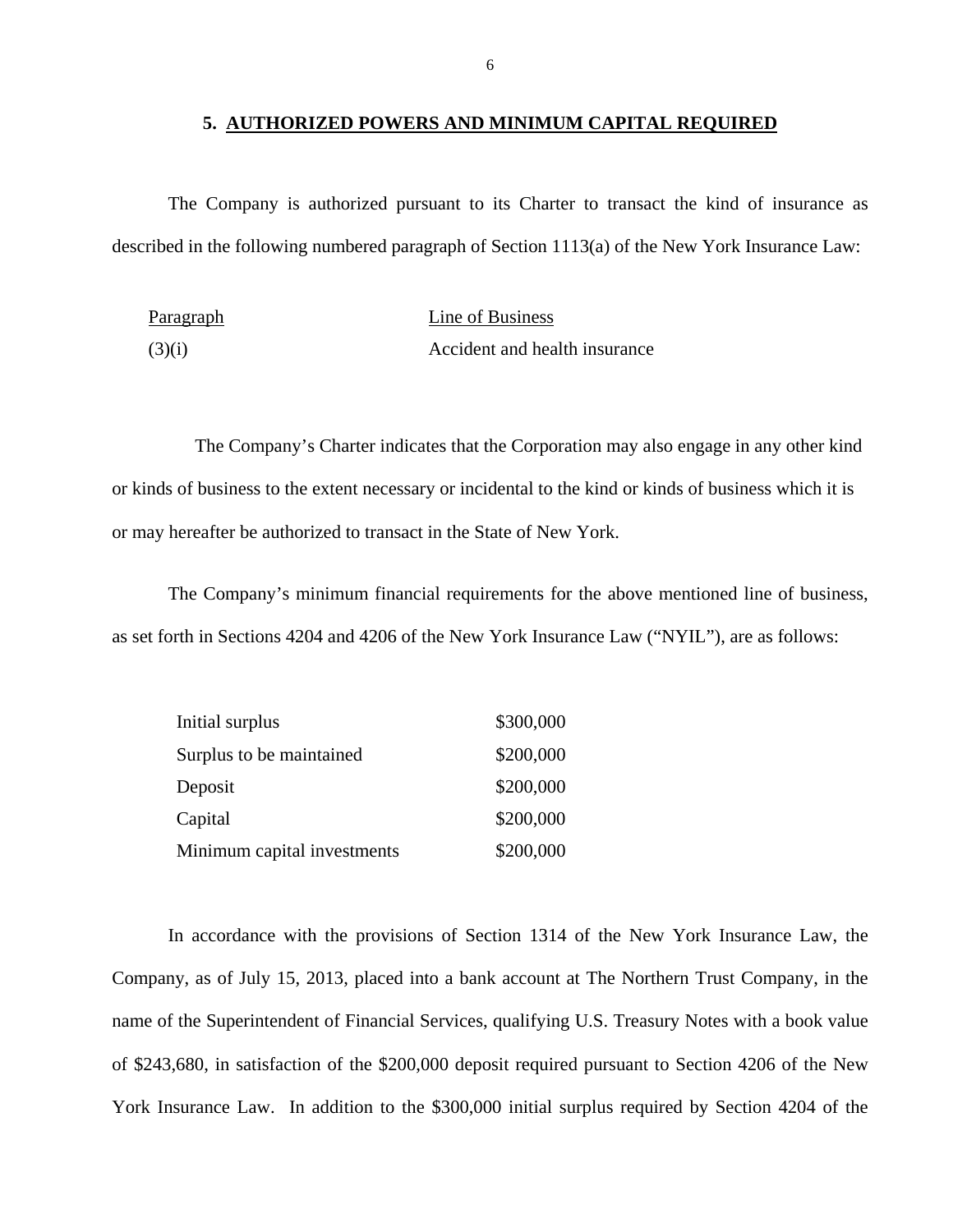<span id="page-8-0"></span>NYIL, an additional \$27,404,500 of capitalization is required based on the Company's submitted business plan and financial projections for a total capitalization requirement of \$27,704,500. As shown on the Balance Sheet above, the minimum capitalization requirement has been met.

#### **6. HOLDING COMPANY SYSTEM**

Below is a chart of the holding company system applicable to the Company and its related parties as of the exam date:

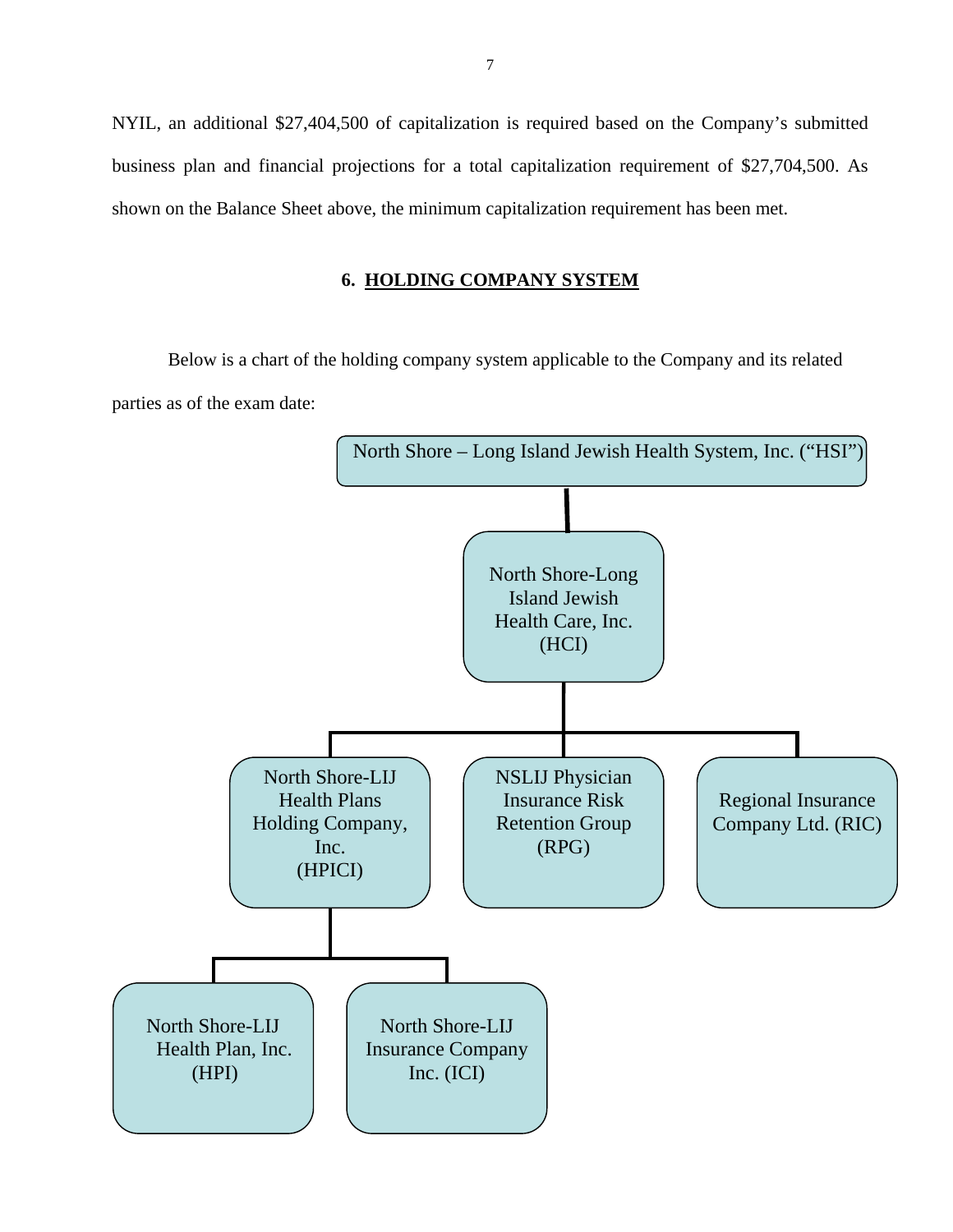North Shore–Long Island Jewish Health System, Inc. (HSI). HSI (ultimate parent) acts as the sole corporate member or shareholder of various organizations, including holding companies, foundations, a research institute, core laboratory and hospice. HSI and its affiliates are being collectively referred to as North Shore–Long Island Jewish Health System ("Health System").

 unifying entity for an obligated group of ten hospitals for financing and borrowing purposes. North Shore-Long Island Jewish Health Care, Inc. (HCI). HCI acts as the sole corporate member of many of the hospitals and other providers in the Health System. Significantly, HCI is the

North Shore-LIJ Health Plans Holding Company. Inc. (HPICI). HPICI is the parent and the sole shareholder of North Shore-LIJ Insurance Company Inc.

North Shore-LIJ Physician Insurance Risk Retention Group (RPG). North Shore-LIJ Physicians Insurance Company Risk Retention Group provides individual physician practice insurance for employed and voluntary physicians (have admitting privileges at one or more of the Health System hospitals, but are not employed by the Health System).

Regional Insurance Company Ltd. (RIC). RIC is a captive insurance company that insures the Health System liability, as well as property and casualty risks.

North Shore-LIJ Health Plan, Inc. (HPI). North Shore-LIJ Health Plan, Inc. is a New York not-for-profit corporation, originally formed to hold the license of a managed long term care plan. The Health System will also use this entity to seek New York Public Health Law Article 44 Health Maintenance Organization licensure, to obtain approval for it to serve as a Capitated Financial Alignment Demonstration, and as a participant in Medicare Part C and/or Part D contracts, and to acquire a place in the Exchange as a QHP at a later date.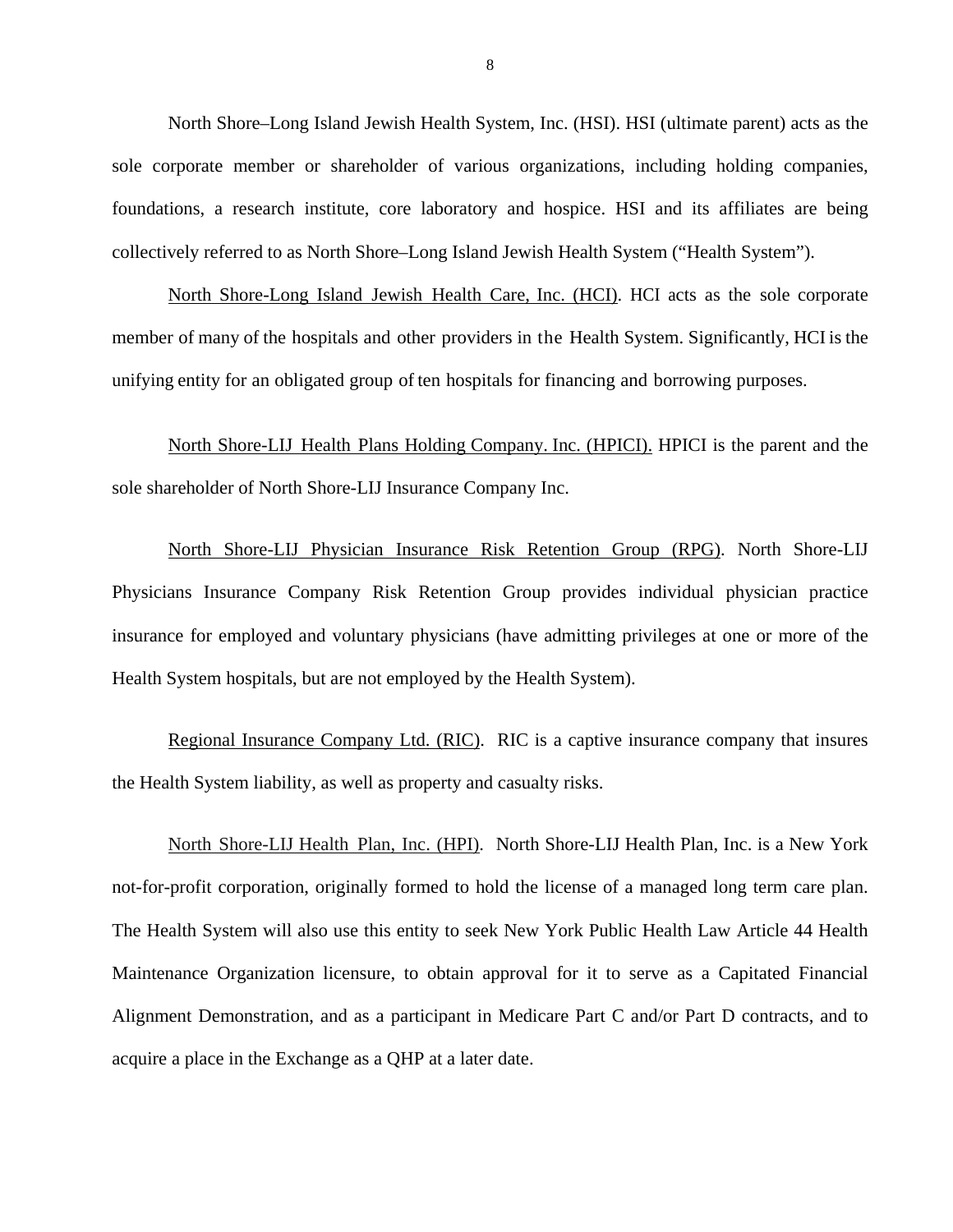#### **7. AGREEMENTS**

<span id="page-10-0"></span>The Company has entered into the following agreements:

- I. Management Agreement with North Shore-LIJ Health Care, Inc.;
- II. Management Agreement with Population Health Management, LLC.;
- III. Administrative Service Agreement with HF Administrative Services, Inc.;
- IV. Prescription Benefit Services Agreement with CaremarkPCS Health, LLC.;
- V. IPA Health Care Service Agreement with HearUSA;
- VI. Dental Service Management Agreement with Healthplex Insurance Company; and
- VII. Vision Services Management Agreement with Davis Vision, Inc.

#### **7. CONCLUSION**

The Company issued to HPICI 100,000 shares of \$2 par value per share capital stock for a price of \$277.0818 per share, resulting in an aggregate purchase price totaling \$27,708,180. Of that amount \$243,680 was invested in a U.S. Treasury Note with The Northern Trust Company to establish a statutory investment account in the name of the Superintendent of Financial Services. The remaining amount of \$27,464,500 was deposited with the Bank of America. The total capitalization as of the examination date was \$27,708,180.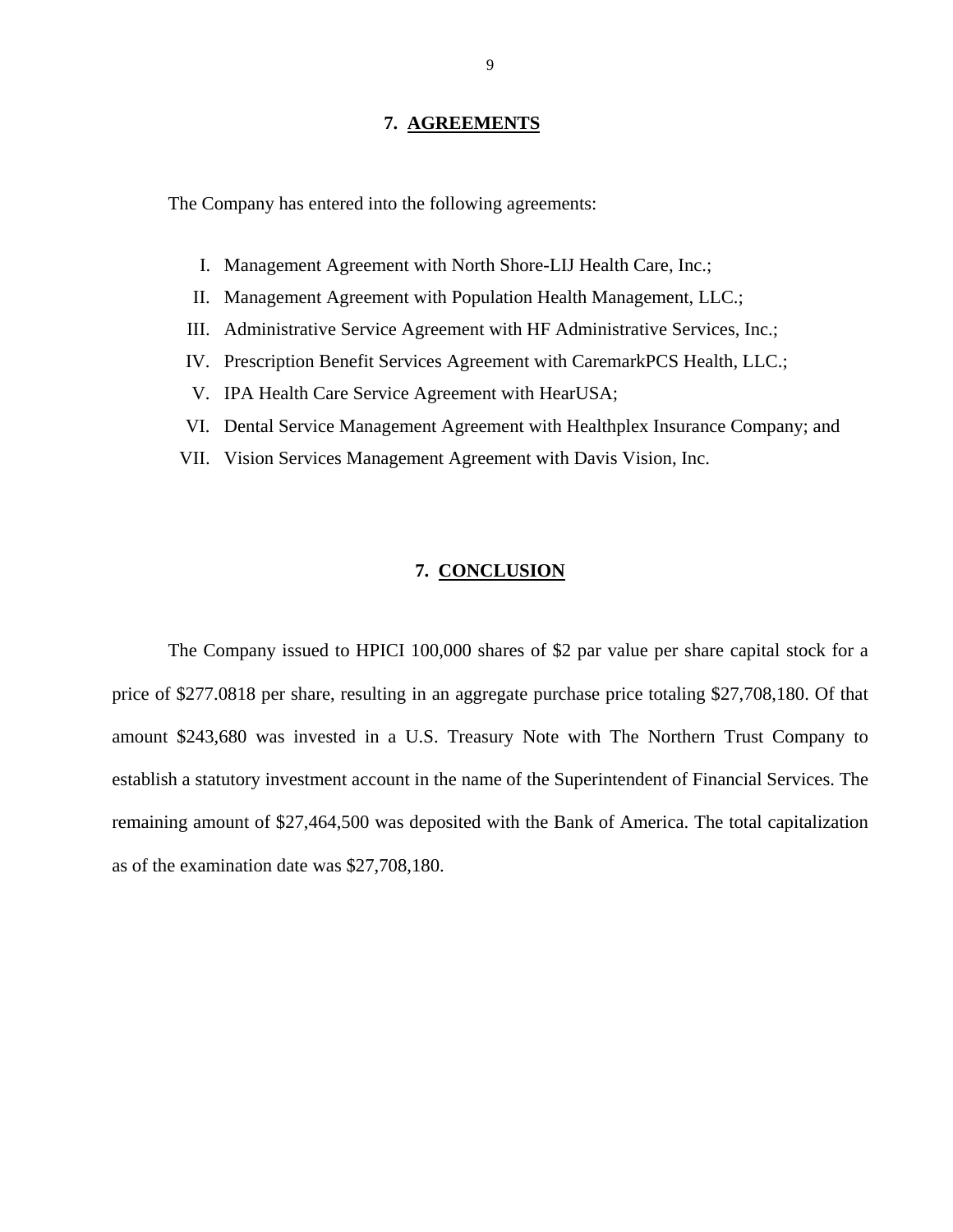## **9. SUMMARY OF COMMENTS AND RECOMMENDATIONS**

## <span id="page-11-0"></span>**ITEM PAGE NO.**

## A. Organization

It is recommended that the Company comply with the terms of its Charter and hold the Board of Directors' annual meeting on the first Thursday of the month of June. 2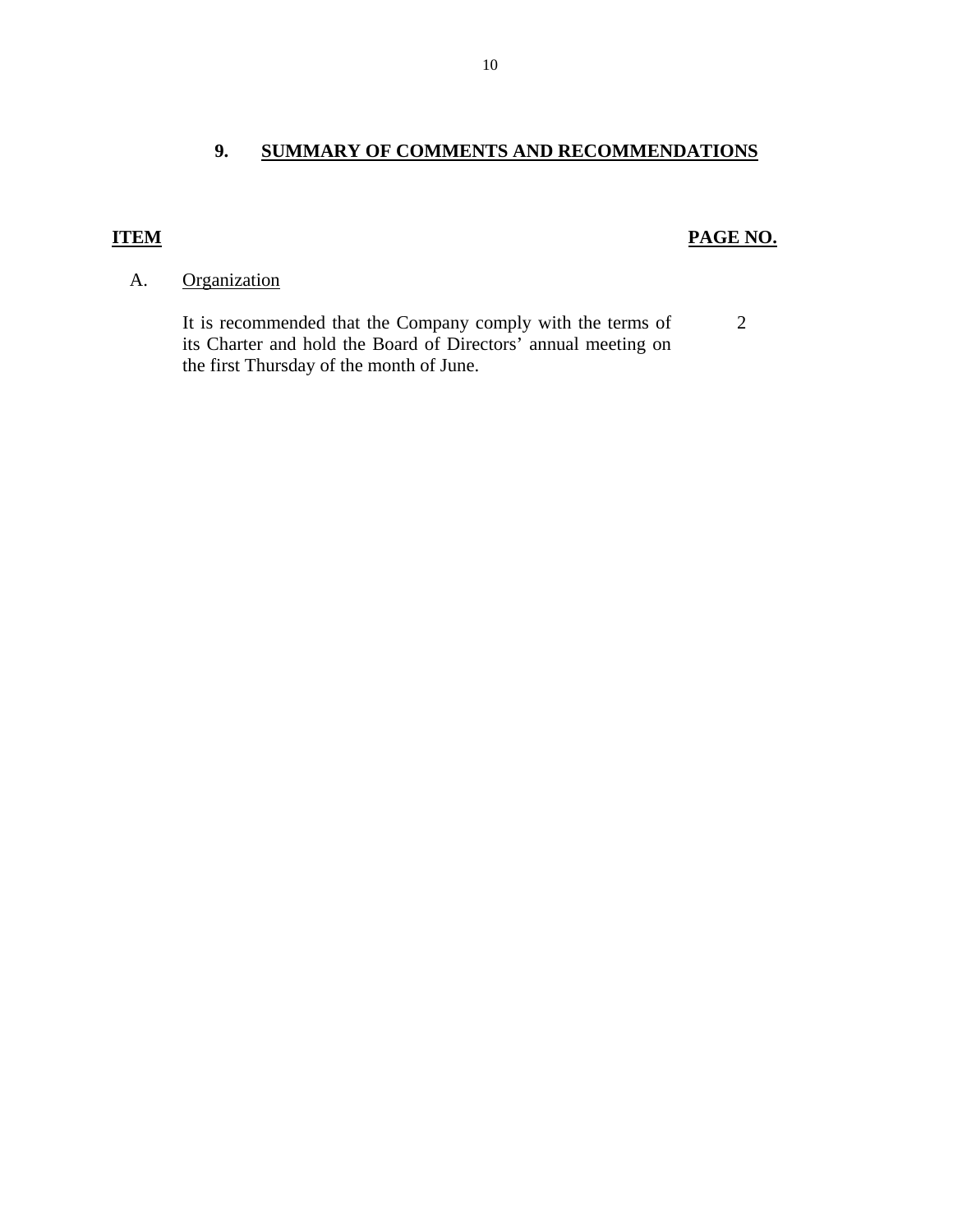Respectfully submitted,

 $/S/$ 

Edouard Medina Senior Insurance Examiner

## ) SS. STATE OF NEW YORK ) ) COUNTY OF NEW YORK )

EDOUARD MEDINA, being duly sworn, deposes and says that the foregoing report submitted by him is true to the best of his knowledge and belief.

 $\overline{\phantom{a}1}$   $\overline{\phantom{a}1}$   $\overline{\phantom{a}1}$   $\overline{\phantom{a}1}$   $\overline{\phantom{a}1}$   $\overline{\phantom{a}1}$   $\overline{\phantom{a}1}$   $\overline{\phantom{a}1}$   $\overline{\phantom{a}1}$   $\overline{\phantom{a}1}$   $\overline{\phantom{a}1}$   $\overline{\phantom{a}1}$   $\overline{\phantom{a}1}$   $\overline{\phantom{a}1}$   $\overline{\phantom{a}1}$   $\overline{\phantom{a}1$ 

Edouard Medina

Subscribed and sworn to before me

this \_\_\_\_\_\_\_\_\_\_ day of \_\_\_\_\_\_\_\_\_\_\_\_\_\_\_\_\_\_ 2013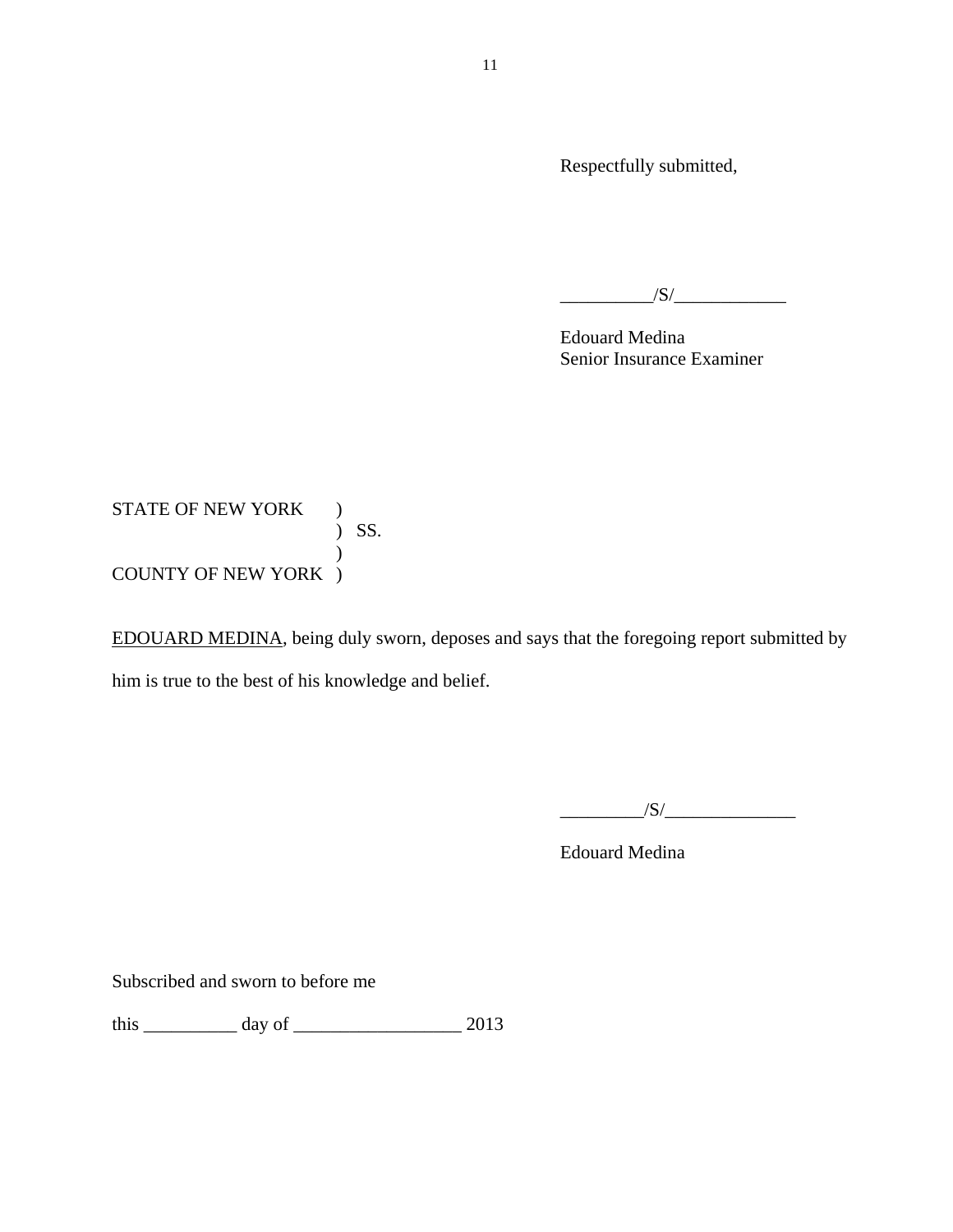**APPOINTMENT NO. 31013** 

## **NEW YORK STATE**

# DEPARTMENT OF FINANCIAL SERVICES

I, BENJAMIN M. LAWSKY, Superintendent of Financial Services of the State

of New York, pursuant to the provisions of the Financial Services Law and the Insurance Law, do hereby appoint:

**Edouard Medina** 

as a proper person to examine the affairs of

**North Shore - LIJ Insurance Company Inc.** 

and to make a report on organization to me in writing of the condition of said

### Company

with such other information as he shall deem requisite.

In Witness Whereof, I have hereunto subscribed my name and affixed the official Seal of the Department at the City of New York



**BENJAMIN M. LAWSKY** Superintendent of Financial Services

 $By:$ 

Lisette Johnson **Bureau Chief Health Bureau** 

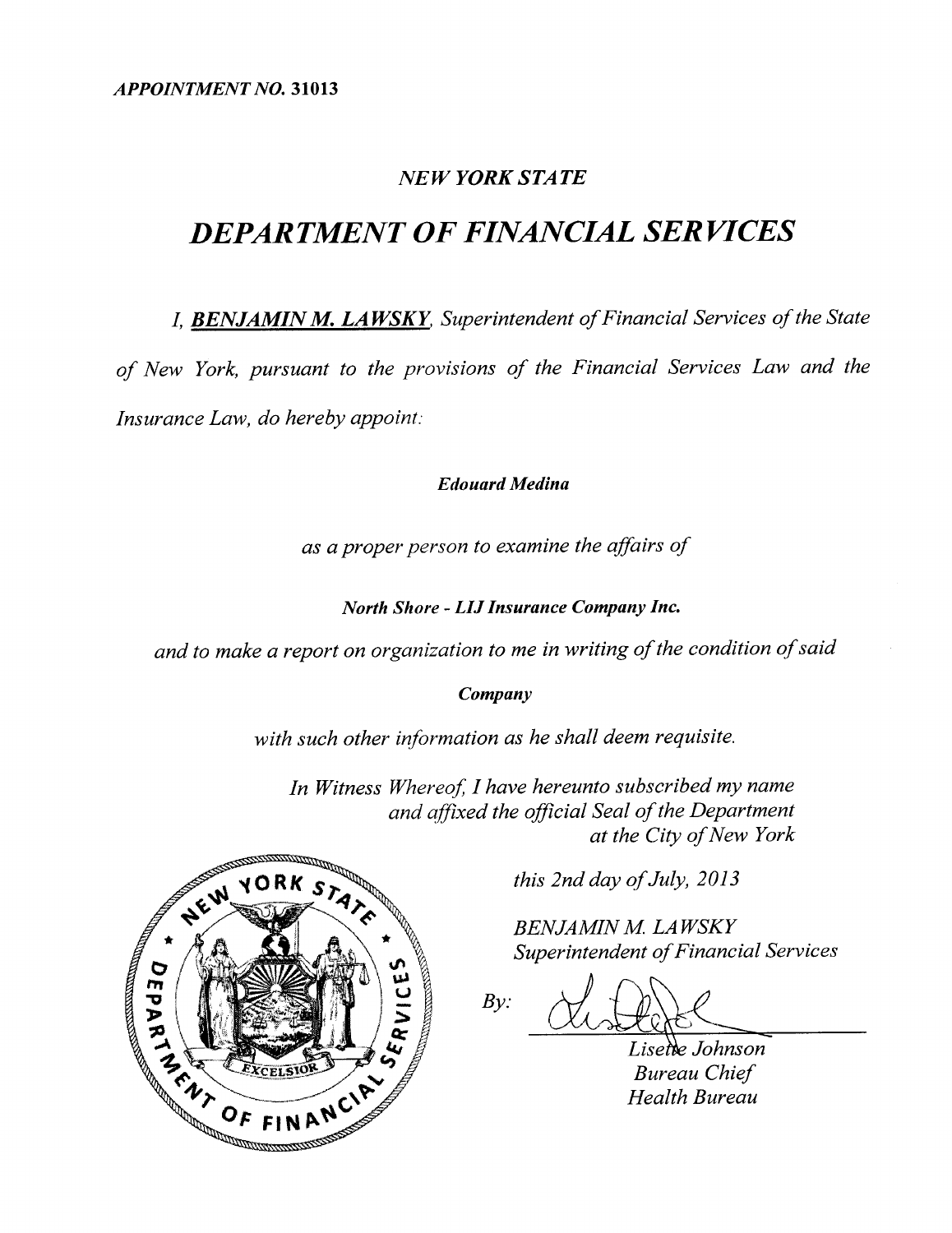STATE OF NEW YORK,  $\mathcal{E}$ SS:  $\lambda$ **COUNTY OF NASSAU**  $\lambda$ 

The undersigned, each an executive officer of North Shore-LIJ Insurance Company Inc. (the "Company") duly sworn, depose and say under oath that, on the date of July 16, 2013:

- (1) Each of the undersigned is an officer of the Company.
- (2) The Company's capital and surplus equals Twenty-Seven Million Seven Hundred Eight Thousand One Hundred Eighty Dollars (\$27,708,180), consisting of paid-in capital of Two Hundred Thousand Dollars (\$200,000) and contributed surplus of Twenty-Seven Million Five Hundred Eight Thousand One Hundred Eighty Dollars (\$27,508,180) (the "Capital and Surplus"). The funds supporting such Capital and Surplus are on deposit with The Northern Trust Company (\$243,680) and The Bank of America (\$27,464,500).
- (3) That no part of said paid-in capital and surplus has been withdrawn, pledged or in any way impaired, except as wanted for investment or otherwise legitimately used or appropriated to and for the sole and exclusive use and benefit of the Company in its corporate capacity and in strict conformity with the statutes on such case made and provided.
- (4) That no part or portion thereof has been loaned or advanced to the Company by any person, partnership or corporation for the purpose of being used as such paidin capital and surplus.
- (5) That according to the best of their respective knowledge, information and belief, there was no intention or design existing on the part of any person or persons whomsoever, to withdraw any part or portion of the said paid-in capital or surplus until the same was or is wanted for investment or to be legitimately used or appropriated to and for the sole and exclusive use and benefit of the Company in its corporate capacity in strict conformity with the statutes in such case made and provided.
- (6) That there is no agreement or understanding, express or implied, made or existing between the Company or its officers, or any or either of them or any person or persons, to the effect of import that the money paid-in by the stockholder shall be loaned or returned to him or any person or persons for his or their use or accommodation or the hypothecation of stock of the Company as security therefor, or upon any other securities, terms and conditions whatsoever.
- (7) That neither the Company, nor any of its officers is in any way, manner or form, pledged or committed to make any investment loan or disposition of said paid-in capital and surplus or any part or portion thereof, which is not in strict conformity in all respects with the provisions of the Insurance Law of the State of New York.